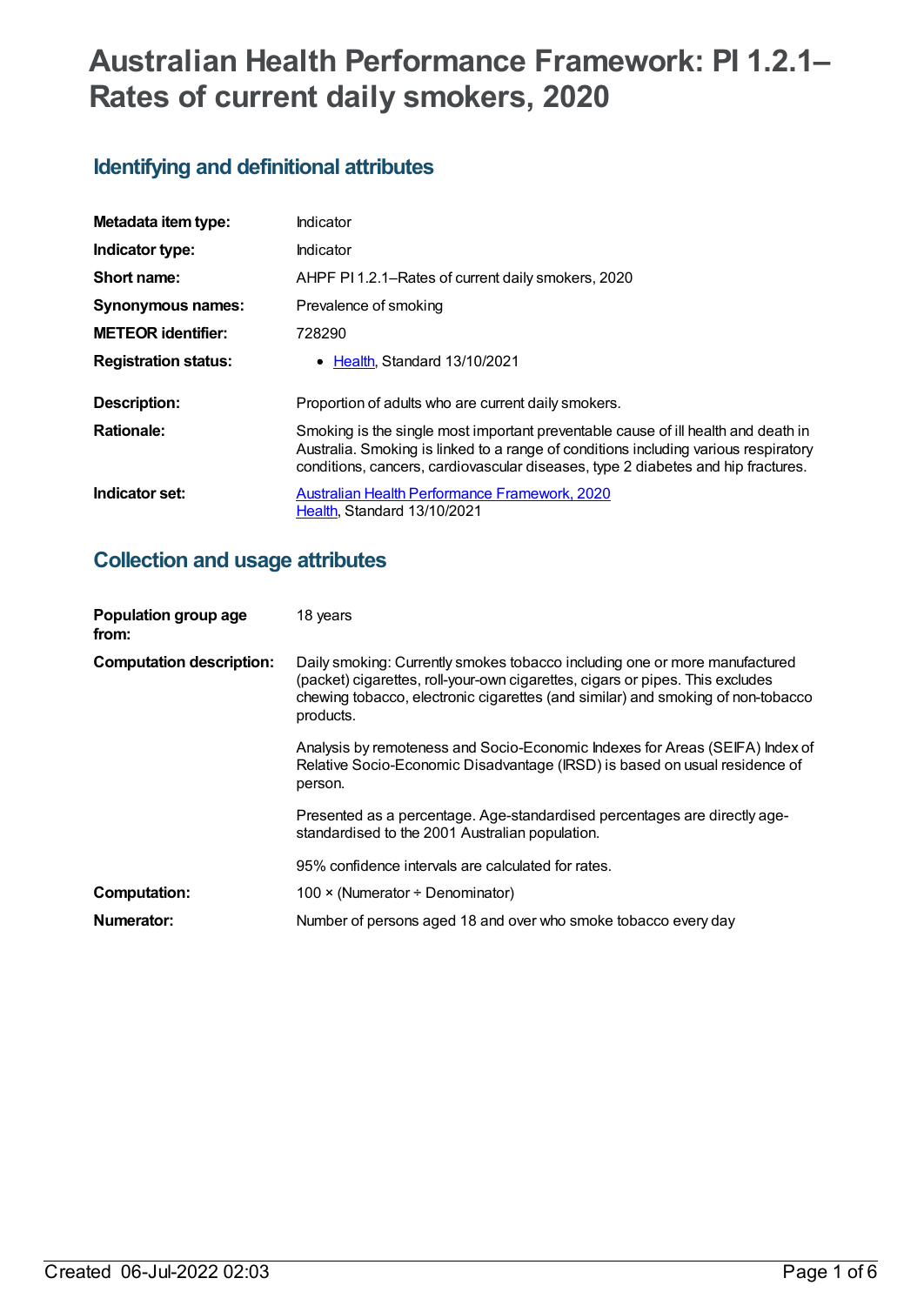#### **Data Element**

Person—age

**Data Source**

ABS 2014-15 National [Aboriginal](https://meteor.aihw.gov.au/content/644707) and Torres Strait Islander Social Survey (NATSISS)

**Guide for use**

Data source type: Survey

### **Data Element / Data Set**

#### **Data Element**

Person—tobacco smoking status

#### **Data Source**

ABS 2014-15 National [Aboriginal](https://meteor.aihw.gov.au/content/644707) and Torres Strait Islander Social Survey (NATSISS)

**Guide for use**

Data source type: Survey

### **Data Element / Data Set**

**Data Element**

Person—age

**Data Source**

ABS [2017–18](https://meteor.aihw.gov.au/content/716316) National Health Survey (NHS)

**Guide for use**

Data source type: Survey

### **Data Element / Data Set**

**Data Element**

Person—tobacco smoking status

**Data Source**

ABS [2017–18](https://meteor.aihw.gov.au/content/716316) National Health Survey (NHS)

**Guide for use**

Data source type: Survey

**Denominator:** Population aged 18 and over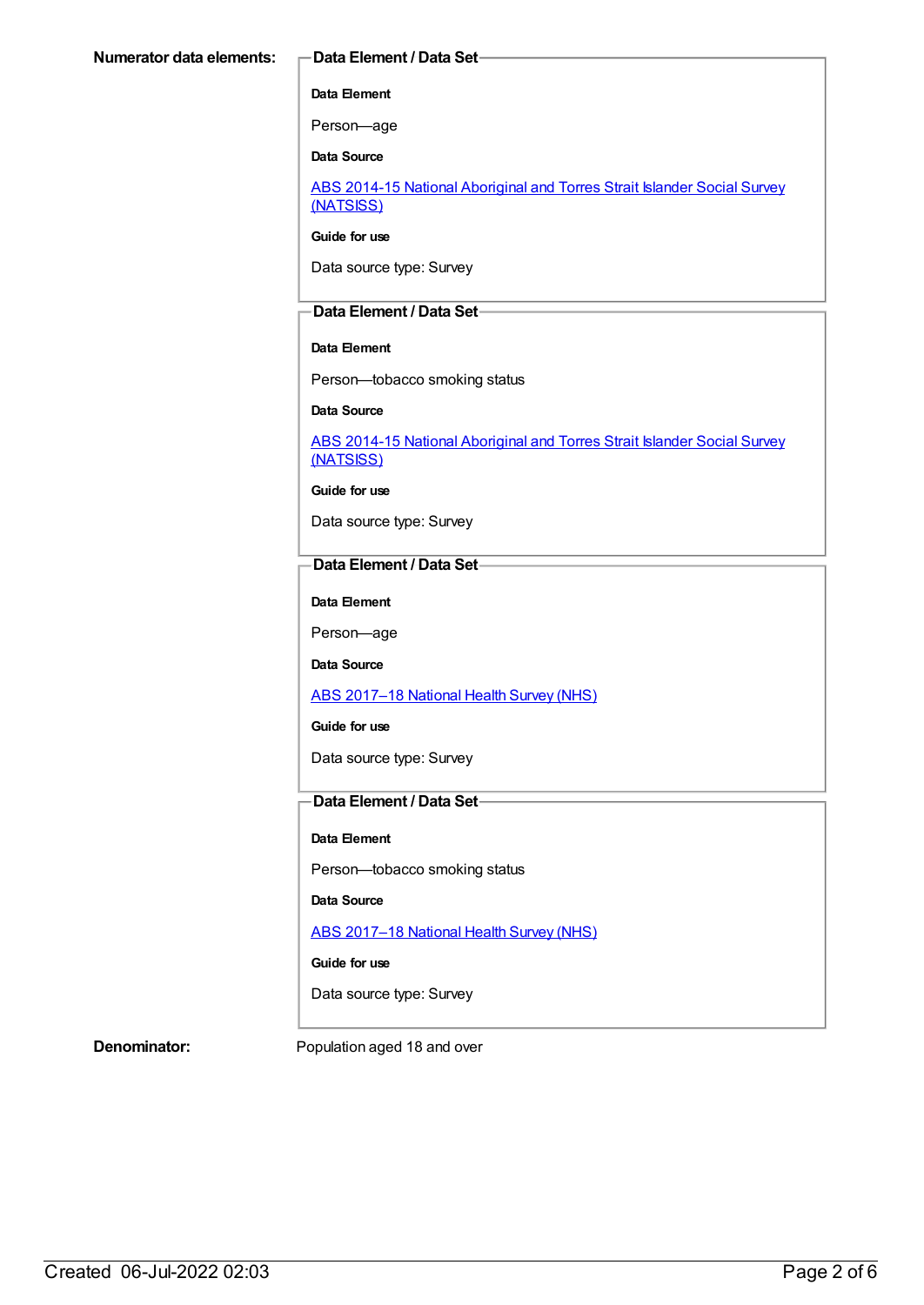| Denominator data | Data Element / Data Set-                                                                                                                                                            |
|------------------|-------------------------------------------------------------------------------------------------------------------------------------------------------------------------------------|
| elements:        | Data Element                                                                                                                                                                        |
|                  | Person-age                                                                                                                                                                          |
|                  | <b>Data Source</b>                                                                                                                                                                  |
|                  | ABS 2014-15 National Aboriginal and Torres Strait Islander Social Survey<br>(NATSISS)                                                                                               |
|                  | Guide for use                                                                                                                                                                       |
|                  | Data source type: Survey                                                                                                                                                            |
|                  | Data Element / Data Set-                                                                                                                                                            |
|                  | Data Element                                                                                                                                                                        |
|                  | Person-age                                                                                                                                                                          |
|                  | <b>Data Source</b>                                                                                                                                                                  |
|                  | ABS 2017-18 National Health Survey (NHS)                                                                                                                                            |
|                  | Guide for use                                                                                                                                                                       |
|                  | Data source type: Survey                                                                                                                                                            |
|                  | Data Element / Data Set-                                                                                                                                                            |
|                  | Data Element                                                                                                                                                                        |
|                  | Person-Indigenous status                                                                                                                                                            |
|                  | Data Source                                                                                                                                                                         |
|                  | ABS 2017-18 National Health Survey (NHS)                                                                                                                                            |
|                  | Guide for use                                                                                                                                                                       |
|                  | Data source type: Survey                                                                                                                                                            |
| Disaggregation:  | 1989-90, 1995, 2001, 2004-05, 2007-08, 2011-12, 2014-15, 2017-18-<br>Nationally, by:                                                                                                |
|                  | $•$ Sex.                                                                                                                                                                            |
|                  | 2017-18-Nationally, by:                                                                                                                                                             |
|                  | • Sex and age group<br>• Remoteness (Australian Statistical Geography Standard (ASGS) 2016<br>Remoteness Structure)<br>• SEIFA IRSD quintile<br>• Disability status (not reported). |
|                  | 2014-15-Nationally, by:                                                                                                                                                             |
|                  | • Indigenous status (not reported).                                                                                                                                                 |
|                  | 2001, 2004-05, 2007-08, 2011-12, 2014-15, 2017-18-State and territory.                                                                                                              |
|                  | 2014-15, 2017-18-Primary Health Network (PHN).                                                                                                                                      |
|                  | Some disaggregations may result in numbers too small for publication.                                                                                                               |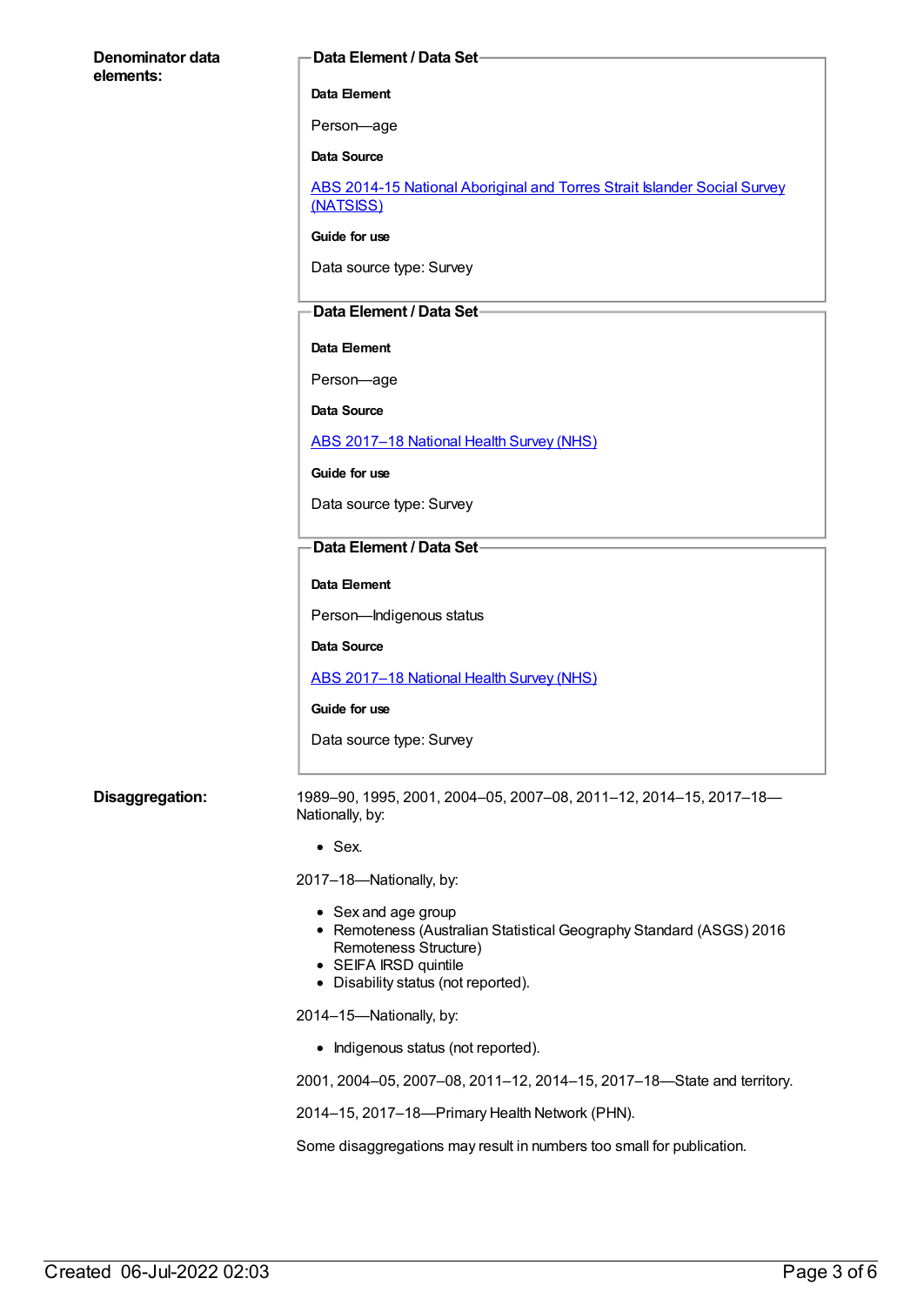| <b>Disaggregation data</b>         | <b>Data Element / Data Set-</b>                                                                                                                                                                                                                                                    |
|------------------------------------|------------------------------------------------------------------------------------------------------------------------------------------------------------------------------------------------------------------------------------------------------------------------------------|
| elements:                          | Data Element                                                                                                                                                                                                                                                                       |
|                                    | Person-age                                                                                                                                                                                                                                                                         |
|                                    | Data Source                                                                                                                                                                                                                                                                        |
|                                    | ABS 2017-18 National Health Survey (NHS)                                                                                                                                                                                                                                           |
|                                    | Guide for use                                                                                                                                                                                                                                                                      |
|                                    | Data source type: Survey                                                                                                                                                                                                                                                           |
|                                    | Data Element / Data Set-                                                                                                                                                                                                                                                           |
|                                    | Data Element                                                                                                                                                                                                                                                                       |
|                                    | Person-area of usual residence                                                                                                                                                                                                                                                     |
|                                    | Data Source                                                                                                                                                                                                                                                                        |
|                                    | ABS 2017-18 National Health Survey (NHS)                                                                                                                                                                                                                                           |
|                                    | Guide for use                                                                                                                                                                                                                                                                      |
|                                    | Data source type: Survey                                                                                                                                                                                                                                                           |
|                                    | Used for disaggregation by state/territory, remoteness and SEIFA IRSD                                                                                                                                                                                                              |
|                                    | Data Element / Data Set-                                                                                                                                                                                                                                                           |
|                                    | Data Element                                                                                                                                                                                                                                                                       |
|                                    | Person-sex                                                                                                                                                                                                                                                                         |
|                                    | Data Source                                                                                                                                                                                                                                                                        |
|                                    | ABS 2017-18 National Health Survey (NHS)                                                                                                                                                                                                                                           |
|                                    | Guide for use                                                                                                                                                                                                                                                                      |
|                                    | Data source type: Survey                                                                                                                                                                                                                                                           |
| <b>Comments:</b>                   | Most recent data available for 2020 Australian Health Performance Framework<br>reporting: 2017-18 (Total population, Non-Indigenous: NHS); 2018-19 (Indigenous<br>only: NATSISS).                                                                                                  |
|                                    | Data for 1989–90, 1995, 2001, 2004–05, 2007–08, 2011–12 and 2014–15 were<br>obtained from the National Health Surveys (and the previous Australian Health<br>Surveys) run in respect of these years. Similar data elements were used to those<br>listed above for the 2017-18 NHS. |
|                                    | National Aboriginal and Torres Strait Islander Health Survey (NATSIHS) or National<br>Aboriginal and Torres Strait Islander Social Survey (NATSISS) data may be used<br>for analysis dependent upon which survey is most recent.                                                   |
| <b>Representational attributes</b> |                                                                                                                                                                                                                                                                                    |
| <b>Representation class:</b>       | Percentage                                                                                                                                                                                                                                                                         |
| Data type:                         | Real                                                                                                                                                                                                                                                                               |
| Unit of measure:                   | Person                                                                                                                                                                                                                                                                             |
| Format:                            | N[NN].N                                                                                                                                                                                                                                                                            |

**Indicator conceptual framework**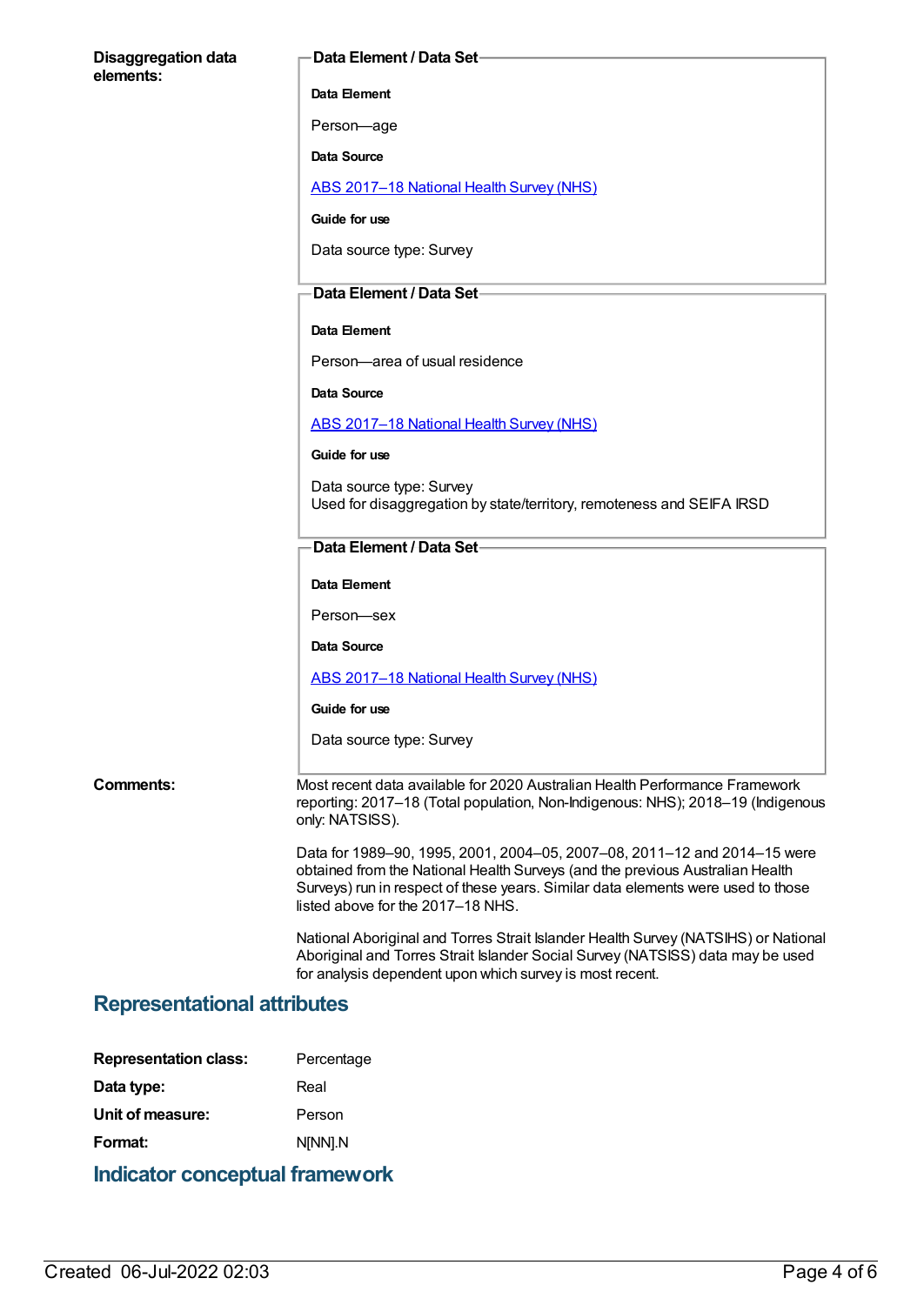## **Data source attributes**

| Data sources:                    | Data Source                                                                           |
|----------------------------------|---------------------------------------------------------------------------------------|
|                                  | ABS 2014-15 National Aboriginal and Torres Strait Islander Social Survey<br>(NATSISS) |
|                                  | Frequency                                                                             |
|                                  | Every 6 years                                                                         |
|                                  | Data custodian                                                                        |
|                                  | <b>Australian Bureau of Statistics</b>                                                |
|                                  | Data Source                                                                           |
|                                  | ABS 2017-18 National Health Survey (NHS)                                              |
|                                  | Frequency                                                                             |
|                                  | Every 3 years                                                                         |
|                                  | Data custodian                                                                        |
|                                  | <b>Australian Bureau of Statistics</b>                                                |
| <b>Accountability attributes</b> |                                                                                       |

## **Accountability attributes**

| <b>Reporting requirements:</b>                         | Australian Health Performance Framework                                                                                                                                                                      |
|--------------------------------------------------------|--------------------------------------------------------------------------------------------------------------------------------------------------------------------------------------------------------------|
| <b>Organisation responsible</b><br>for providing data: | <b>Australian Bureau of Statistics</b>                                                                                                                                                                       |
| International comparison:                              | This indicator relates to Indicators 9 and 10 in the WHO Global Action Plan for the<br>Prevention and Control of Noncommunicable Diseases 2013–2020<br>(https://www.who.int/nmh/events/ncd action plan/en/). |

## **Source and reference attributes**

| <b>Submitting organisation:</b> | Australian Institute of Health and Welfare                                                                                                          |
|---------------------------------|-----------------------------------------------------------------------------------------------------------------------------------------------------|
| Reference documents:            | AIHW 2018, Smoking overview. Canberra: AIHW. Viewed 6 March 2019,<br>https://www.aihw.gov.au/reports-data/behaviours-risk-factors/smoking/overview. |

## **Relational attributes**

| Related metadata<br>references: | Supersedes Australian Health Performance Framework: PI 1.2.1–Rates of current<br>daily smokers, 2019    |
|---------------------------------|---------------------------------------------------------------------------------------------------------|
|                                 | • Health, Standard 09/04/2020                                                                           |
|                                 | See also Australian Health Performance Framework: PI1.2.3-Levels of risky<br>alcohol consumption, 2020  |
|                                 | • Health, Standard 13/10/2021                                                                           |
|                                 | See also Australian Health Performance Framework: PI1.3.1-Prevalence of<br>overweight and obesity, 2020 |
|                                 | • Health, Standard 13/10/2021                                                                           |
|                                 | See also Australian Health Performance Framework: PI2.1.6–Potentially<br>avoidable deaths, 2019         |
|                                 | • Health Standard 09/04/2020                                                                            |